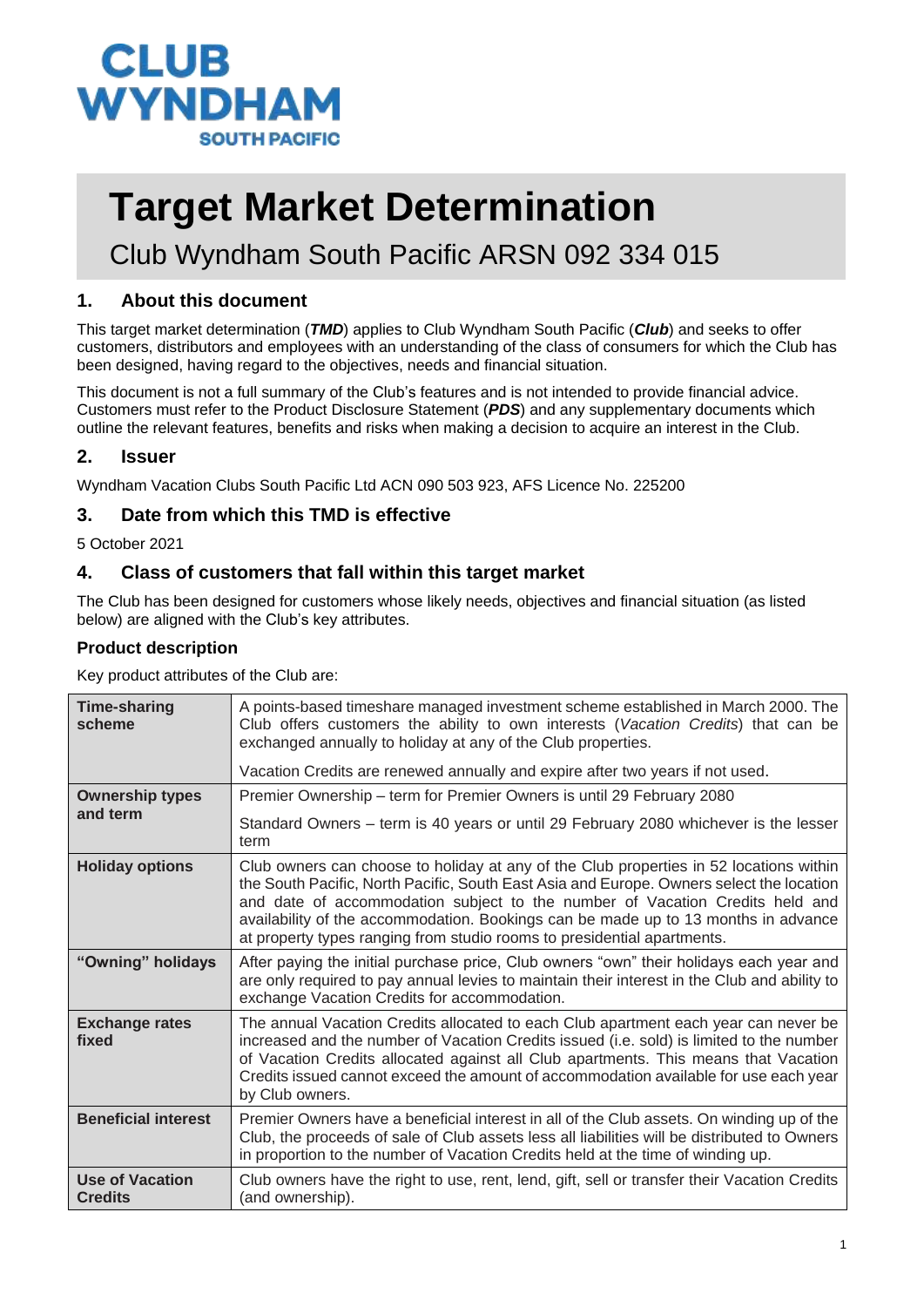#### **Objectives and needs**

This product has been designed for individuals who:

- Recognise the need or express the desire for regular holidays
- Express the desire for holiday flexibility including location and type of accommodation
- Reside in the South Pacific or who have close connections (family or business) within the South Pacific
- Between the ages of 25 and 72

#### **Financial situation**

Customers should have the financial capacity to pay the purchase price for the product together with ongoing annual levies over the period they intend to retain Club ownership, having regard to their personal circumstances and hardship considerations. Customers should therefore be:

- Earning minimum income of \$75,000 per annum per household; or
- Have personal savings; or
- Otherwise have the financial capacity to pay the purchase price (including ability to borrow the purchase price without financial hardship) together with the annual levies

#### **Excluded class of consumers**

This product has not been designed for individuals who:

- Do not wish or have no ability to holiday whether locally, nationally or internationally;
- Do not have the financial ability to pay the purchase price (including access to any finance without financial hardship) and the annual levies.
- Prefer camping or caravanning holidays rather than holiday resorts;
- Do not want to obtain a long term holiday product; or
- Are seeking to generate a financial return as this is a lifestyle product

#### **Consistency between target market and the product**

The Club is likely to be consistent with the objectives, needs and financial situation of the class of customers in the target market, as the key terms, features and attributes of the Club are consistent with the identified class of consumers. The Club provides flexible, affordable holiday options at a consistent standard of comfort for Club owners. Where customers undertake a sales presentation, the sales consultant will consider the customer's specific objectives, needs and financial situation when making any recommendation to a customer. Where individual customers do not attend a presentation or where only general advice is provided, the customer will need to consider whether the Club meets their specific objectives, needs and financial situation.

### **5. How this product is to be distributed**

#### **Distribution channels**

This product is designed to be distributed through the following means:

- To existing Club owners
- By way of a sales presentation to customers who have expressed an interest to know more about the Club (including presentations in person or by way of technology such as telephone, webinar or other online media)

#### **Distribution conditions**

This product should only be distributed under the following circumstances:

- The product can only be marketed and sold by the Distributor in accordance with an authorisation under the Issuer's AFSL.
- When the product is distributed by a timeshare adviser, the adviser must be acting in compliance with their authorisation under the Issuer's AFSL and must limit distribution to situations where:
	- $\circ$  They provide personal advice and arrange for the customer to complete an application to purchase the product; or
	- $\circ$  Where no personal advice is provided, otherwise satisfy themselves that this product is suitable for the customer and arrange for the customer to complete an application to purchase; and

In either case, the customer will be given a PDS before an application to purchase the product is completed.

#### **Adequacy of distribution conditions and restrictions**

The method of distribution identified for this product is appropriate and the distribution conditions and restrictions have been prepared with the purpose of ensuring that any customer who acquires the product are likely to be in the target market for this product.